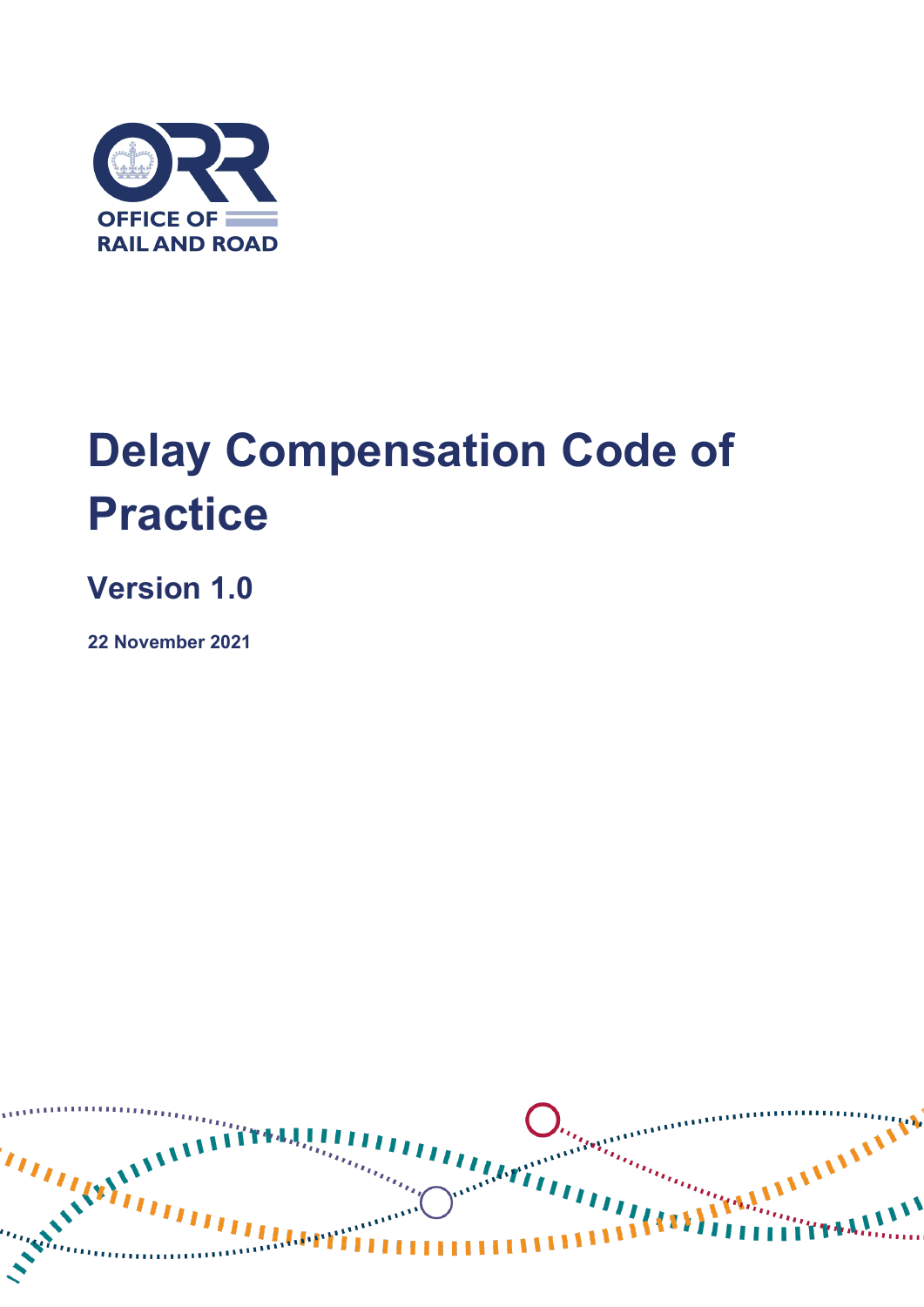## **Contents**

| 1. | <b>Overview</b>                   | 3  |
|----|-----------------------------------|----|
|    |                                   |    |
| 2. | <b>Scope and definitions</b>      | 4  |
|    |                                   |    |
|    |                                   |    |
| 3. | <b>Information for passengers</b> | 5  |
|    |                                   |    |
|    |                                   |    |
| 4. | <b>Processing claims</b>          | 8  |
|    |                                   |    |
|    |                                   |    |
|    |                                   |    |
|    |                                   |    |
|    |                                   |    |
|    |                                   |    |
| 5. | <b>Continual Improvement</b>      | 11 |
|    |                                   |    |
| 6. | Reporting                         | 12 |
|    |                                   |    |
|    |                                   |    |

**REAL AND THE REAL AND THE REAL AND THE REAL AND THE REAL AND THE REAL AND THE REAL AND THE REAL AND THE REAL AND THE REAL AND THE REAL AND THE REAL AND THE REAL AND THE REAL AND THE RE** 

inning

mm.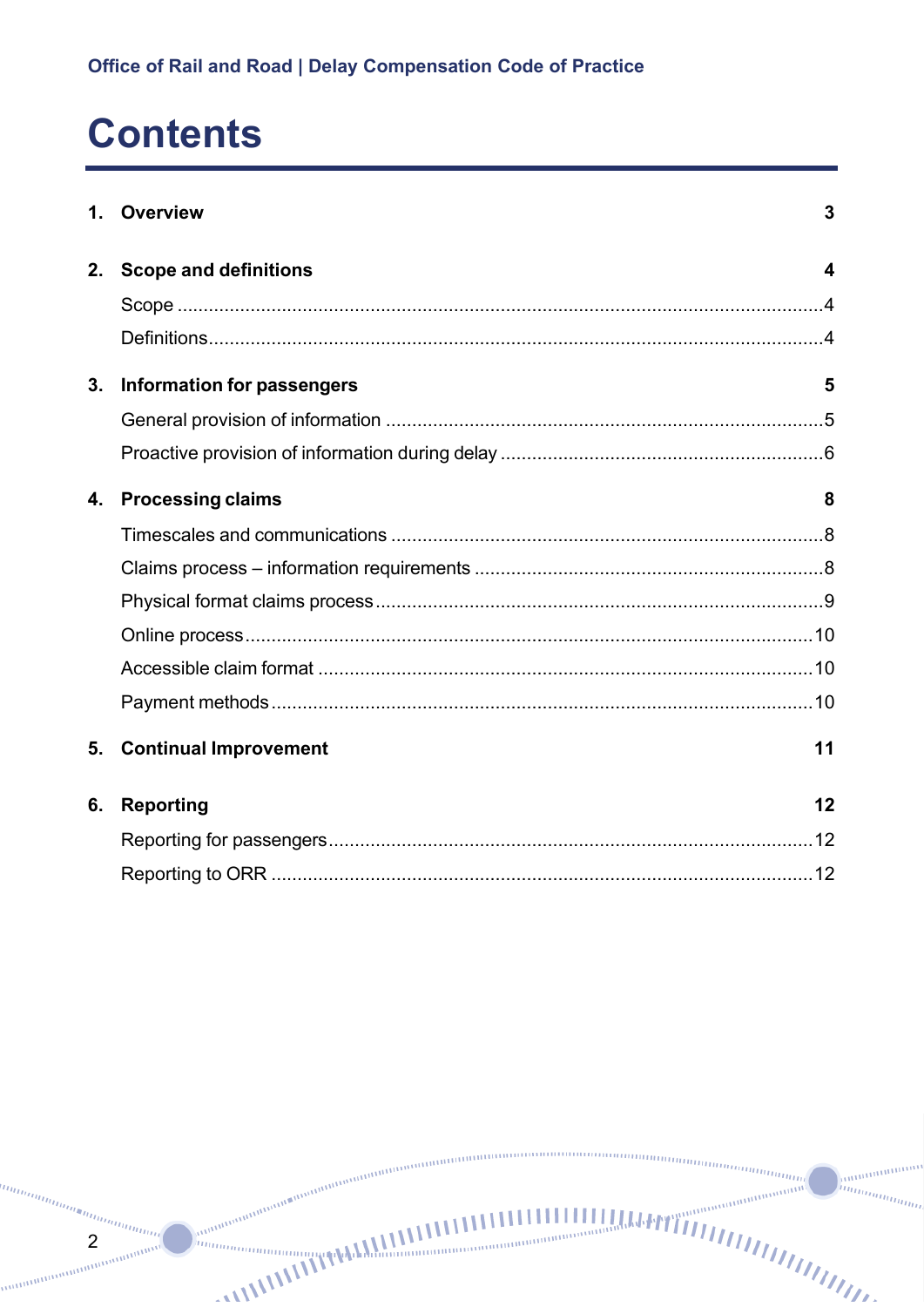### <span id="page-2-0"></span>**1. Overview**

3

anana

- 1.1 This Delay Compensation Code of Practice (CoP) sets out requirements with regards to delay compensation for passengers. It is designed to improve passengers' access to the delay compensation to which they are entitled, through measures that will raise awareness, improve processes, and enable passengers to submit claims via authorised parties.
- 1.2 The provisions of this CoP are designed to establish a common level of good practice. Licence holders may go beyond the requirements set out in the CoP, and we do not expect licence holders to discontinue or reduce existing practice where these exceed the requirements set out in this CoP
- 1.3 ORR shall maintain and review the efficacy of the CoP, and monitor licence holders' performance to ensure that passengers benefit from the standards established by this CoP. ORR will consult on any proposals for substantive changes to the CoP and will publish a revised CoP, as it considers appropriate, following such consultation.

nummumum

amm in<sub>nnn</sub>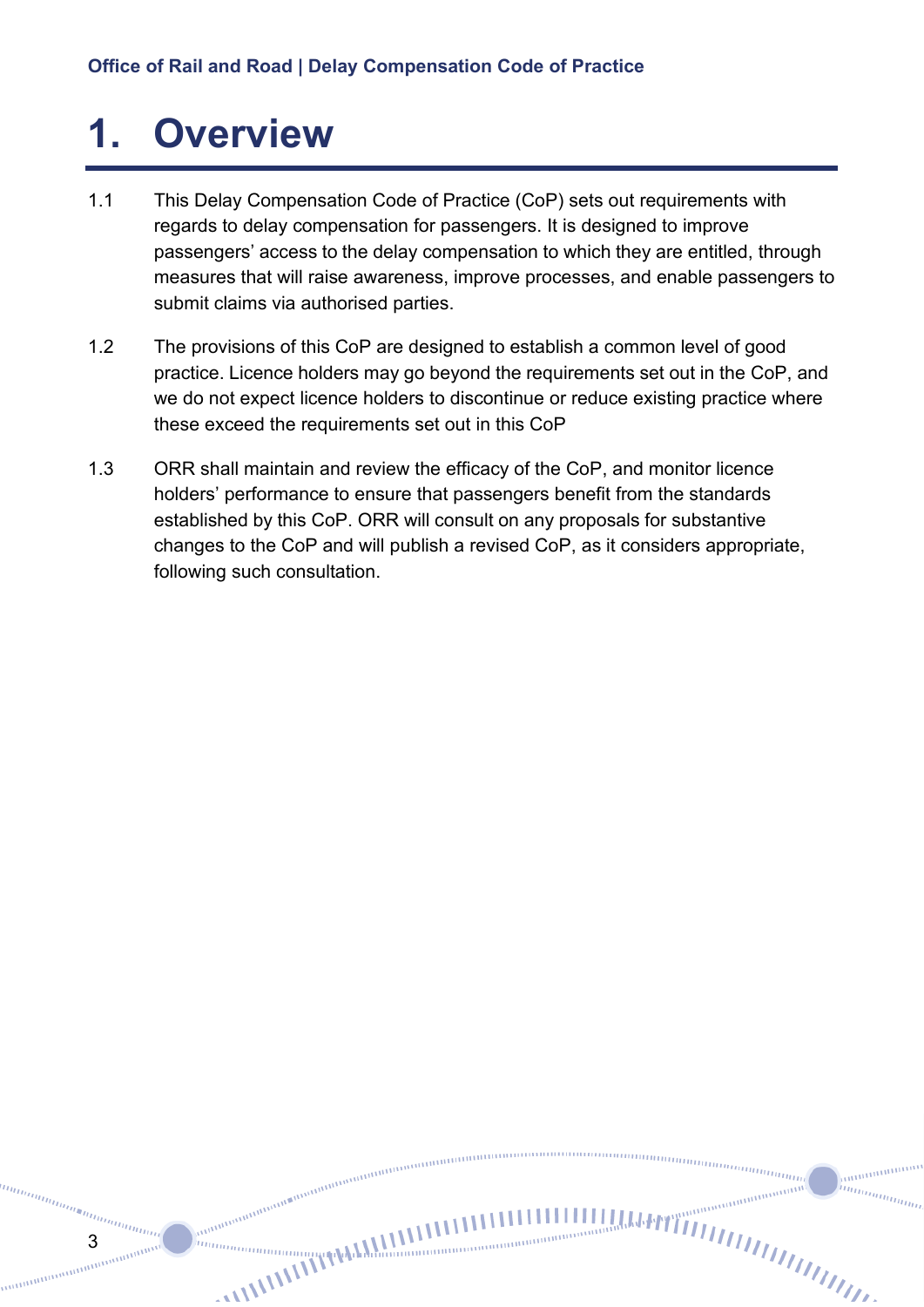### <span id="page-3-0"></span>**2. Scope and definitions**

#### <span id="page-3-1"></span>**Scope**

- 2.1 This CoP applies to all passenger train companies in Great Britain whose Statement of National Regulatory Provisions (SNRP) or passenger train licence includes licence condition 29 (this does not include Eurostar's international services, charter operators or 'small scale' passenger operations of limited coverage of the national mainline railway).
- 2.2 The requirements of this CoP do not affect or alter licence holders' other legal obligations or passengers' legal entitlements, including – but not limited to - those established in consumer law, contracts, or other licence conditions. In particular, this CoP should be considered alongside the requirements of: the Consumer Rights Act 2015; the Rail Passengers' Rights and Obligations Regulations 2010; operator SNRPs; the National Rail Conditions of Travel; and the provisions of the Rail Ombudsman.

#### <span id="page-3-2"></span>**Definitions**

4

- 2.3 **Claim:** a request, initiated by a passenger, for the delay compensation to which they may be entitled under the conditions of the licence holder's Delay Compensation Scheme. A claim for delay compensation is distinct from a complaint, other compensation claim (for example, due to poor service), or refund application, that passengers may make about other aspects of their journey.
- 2.4 **Delay Compensation Scheme:** a scheme designed to compensate passengers for late arrival at their destination (above a given threshold) due to a cancelled or delayed service.
- 2.5 **licence holder:** a passenger train operator with a Statement of National Regulatory Provisions or passenger train licence that includes Condition 29.
- 2.6 **National Rail Conditions of Travel (NRCoT):** the ticketing contract between train company and passenger, published by RDG, as updated from time to time.
- 2.7 **passenger:** the ticket holding traveller, who is the passenger for the purposes of the NRCoT

0000000000000000000000000

nummummum

annungan hum<sub>mmn</sub>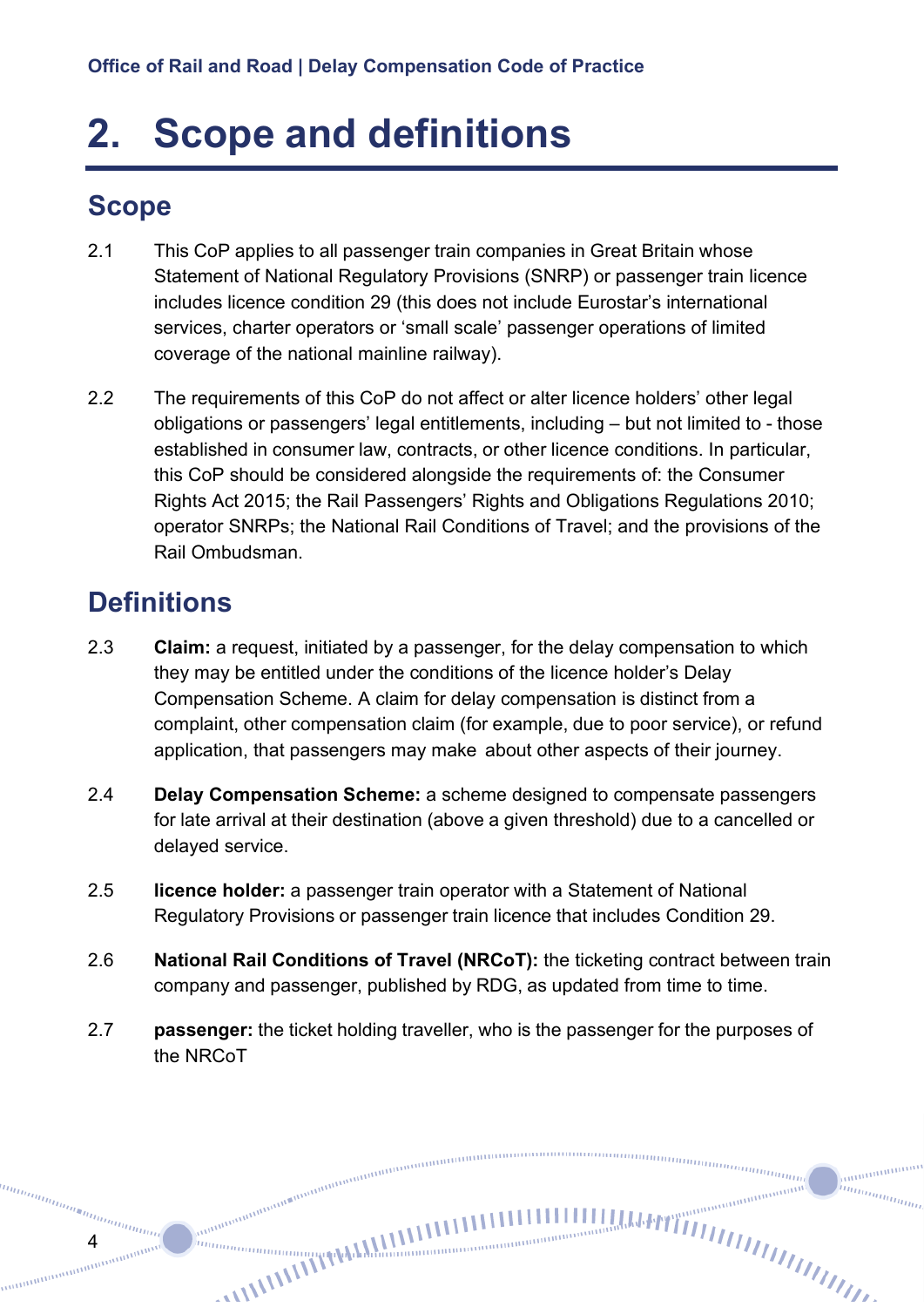## <span id="page-4-0"></span>**3. Information for passengers**

Purpose: to raise passenger awareness of delay compensation.

### <span id="page-4-1"></span>**General provision of information**

- 3.1 Licence holders must ensure that information about delay compensation is clearly available to passengers; before their journey, in the course of their booking or purchase, and during and after their journey
- 3.2 Such information must include details about delay compensation entitlements and claim processes, displayed clearly and prominently.
- 3.3 Such information must be made available to passengers in the following ways, as appropriate:
	- (a) Online, to include:

5

annan

- (i) A direct link to the delay compensation claim process, to be displayed on the licence holder's homepage.
- (ii) A direct link included with notification of tickets purchased online (for example, in an email sent to passengers following the purchase of a ticket online).
- (b) At stations operated by the licence holder, to include posters, leaflets, display screens.
- (c) On board, including posters, vinyls or display screens, where they are installed.
- (d) In person, including on board, in-station, online and telephone customerfacing staff.

ummmmm

anna

3.4 For paragraphs (a-c) above, and subject to sub-paragraph (3.5) below, such information must include appropriate details of: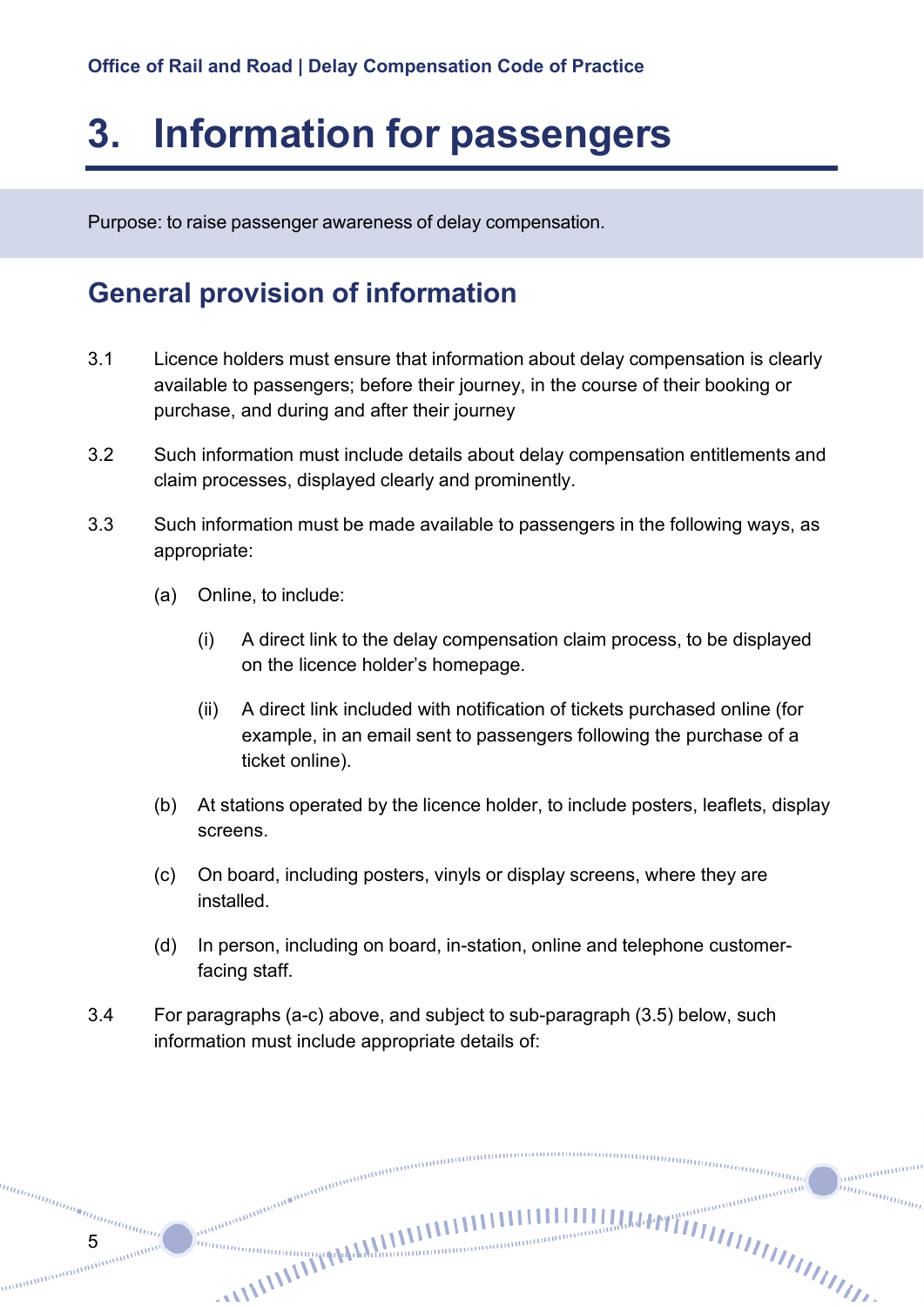#### **Office of Rail and Road | Delay Compensation Code of Practice**

- (a) The delay compensation scheme operated by the licence holder, including eligibility criteria and the level of delay compensation to which the passenger may be entitled.
- (b) The methods by which passengers can claim delay compensation.
- (c) The information that passengers will need to provide as part of their Claim.
- (d) What the passenger can expect as part of the delay compensation process including timescales and payment options.
- (e) How the passenger can contest a Claim rejected by the licence holder.
- (f) Appropriate details of delay compensation arrangements for season ticket holders.
- 3.5 Where the nature of the manner in which the information is being provided or displayed prevent the provision of all these details, the licence holder must provide details of where such further information can be found.

#### <span id="page-5-0"></span>**Proactive provision of information during delay**

- 3.6 When there is delay or disruption, licence holders must make reasonable efforts to proactively inform passengers that they may be eligible for delay compensation. Such steps include, as appropriate:
	- (a) In-train announcements when a train's arrival at a station may be above the relevant time threshold for delay compensation on that service. This may include voice announcements and information screen displays.
	- (b) In-train distribution of delay compensation details.
	- (c) Platform announcements at stations where a train's arrival may be above the relevant time threshold for delay compensation on that service.
	- (d) Online to include:

anana

6

- (i) General messaging about compensation, on website and via social media.
- (ii) Where appropriate, email or text to passengers who may have been affected.

nnnnnnnnnnan (

anananan hun<sub>tungan</sub>

3.7 For paragraph (3.6) above, such information shall include appropriate details of:<br> $m_{\mu\nu}$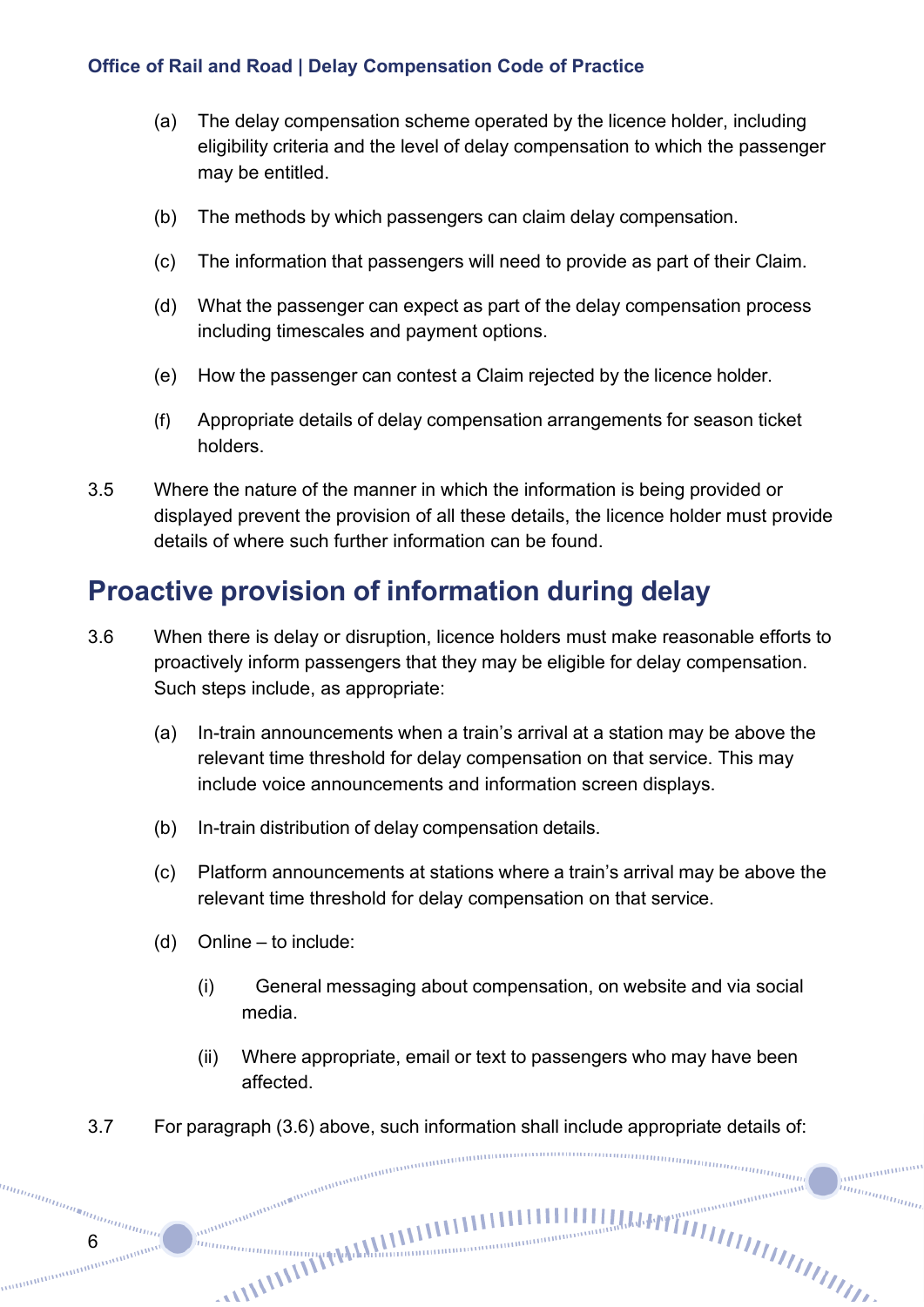#### **Office of Rail and Road | Delay Compensation Code of Practice**

- (a) The delay compensation scheme operated by the licence holder, the length of the delay and the passenger's entitlements.
- (b) How to make a Claim for delay compensation.
- (c) What evidence passengers will need to retain as proof of travel.

mummmmmmm

m<sub>annimmummummum</sub>

**CONTRACTATION** 

anni

(d) Where passengers can find further information.

anananananananan<br>7<br><sup>Janananananananananan</sup>

unun<sub>unununun</sub>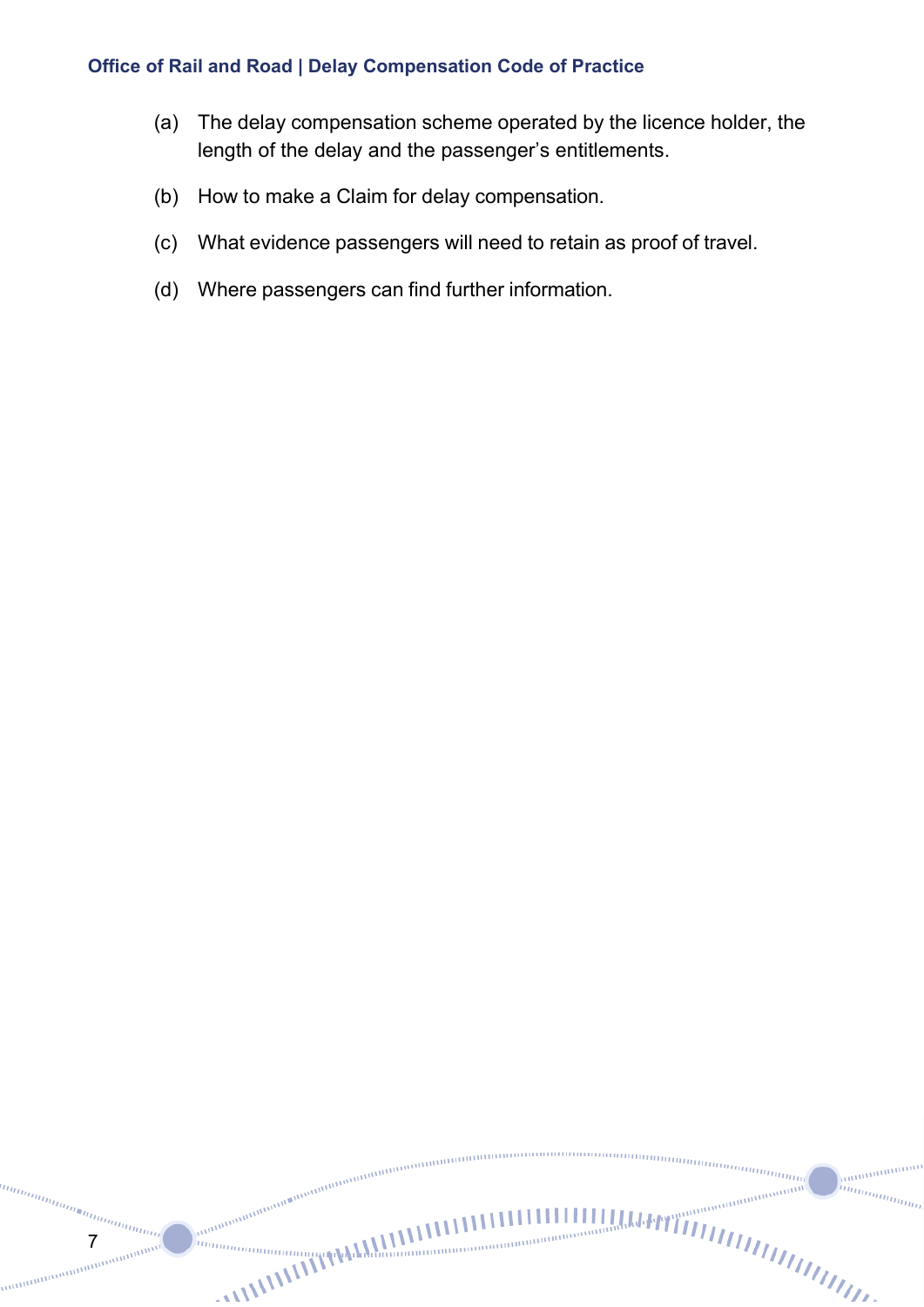## <span id="page-7-0"></span>**4. Processing claims**

Purpose: to make the process for claiming delay compensation simpler, quicker, and more consistent.

#### <span id="page-7-1"></span>**Timescales and communications**

- 4.1 Licence holders must process correctly completed claims within 20 working days, from receipt of claim to communication of decision and payment, where relevant. ORR will monitor performance on timescales, and will from time to time review whether this requirement remains appropriate.
- 4.2 Where the licence holder considers that the passenger has not provided appropriate or sufficient relevant information to enable the licence holder to process the Claim, for example due to a lack of appropriate evidence of travel, the licence holder must inform the passenger as soon as possible, and no later than 5 working days after receipt of the initial Claim.
- 4.3 Where the passenger does not respond to the notification in (4.2) above within 20 working days, the licence holder may reject the Claim. The licence holder must communicate this to the passenger promptly, in accordance with (4.6) below.
- 4.4 Licence holders must make reasonable provision for a passenger to enquire about the status of their Claim.
- 4.5 Where the processing of a Claim takes longer than 20 working days, licence holders must notify the passenger of the status of the Claim, the reasons for the delay, and anticipated timescales for resolution.
- 4.6 Where a licence holder rejects a Claim, it must provide written explanation to the passenger setting out the reasons for the rejection, and details about how the decision can be contested.

#### <span id="page-7-2"></span>**Claims process – information requirements**

4.7 Licence holders must ensure that the information requirements for Claims are clear, proportionate and not unnecessarily burdensome. The claim form, or accompanying text, must make clear why specific evidence and information is required.<br>
equired.<br>
and an annumality and an annumality and an annumality and an annumality and annumality and annumality

annumun hum<sub>mmn</sub>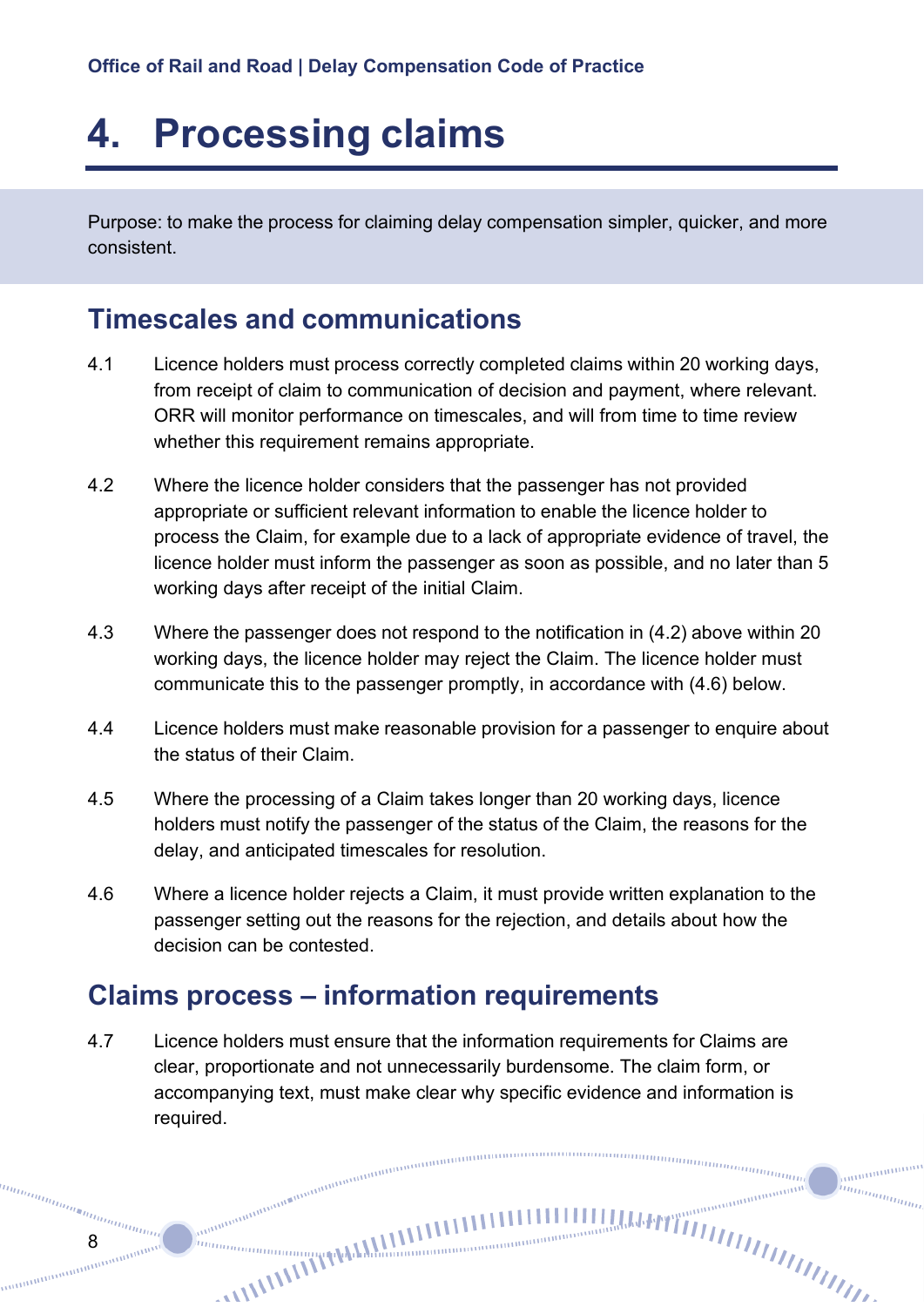#### **Office of Rail and Road | Delay Compensation Code of Practice**

- 4.8 Licence holders must provide information for passengers about their statutory rights, and how passengers can submit complaints and seek redress for any issues not related to delay compensation.
- 4.9 Where a passenger offers alternative information that provides appropriate and equivalent evidence of travel and delay (for example with the use of location technology) then licence holders must give reasonable consideration to whether that information is sufficient.

#### <span id="page-8-0"></span>**Physical format claims process**

- 4.10 Licence holders must ensure that it is possible for passengers to submit Claims in physical format. This must be through completion of a form, except where ORR has agreed otherwise with the licence holder; in such cases, the licence holder nonetheless must allow submission of a Claim through an equivalent physical format such as a letter.
- 4.11 Physical format forms must include appropriate information about:
	- (a) Information and FAQs for passengers about the delay compensation scheme operated by the licence holder, including eligibility thresholds, compensation entitlements, and the appropriate provisions for season ticket holders.
	- (b) Details about process timelines, and claim information and evidence requirements.
	- (c) Details of how a decision can be contested.
- 4.12 Physical format forms must be made available to passengers:

- (a) On request in stations that are staffed.
- (b)

9

(c) For download.

annonomo

- 4.13 Licence holders must ensure that it is possible for passengers to submit physical format Claims:
	- (a) In person at staffed stations.
	- (b) By post, to an address displayed clearly in stations alongside relevant delay compensation material or on the claim form and online.

nunnununung<br><sup>nunnununun</sup>unun

annumun hum<sub>mmn</sub>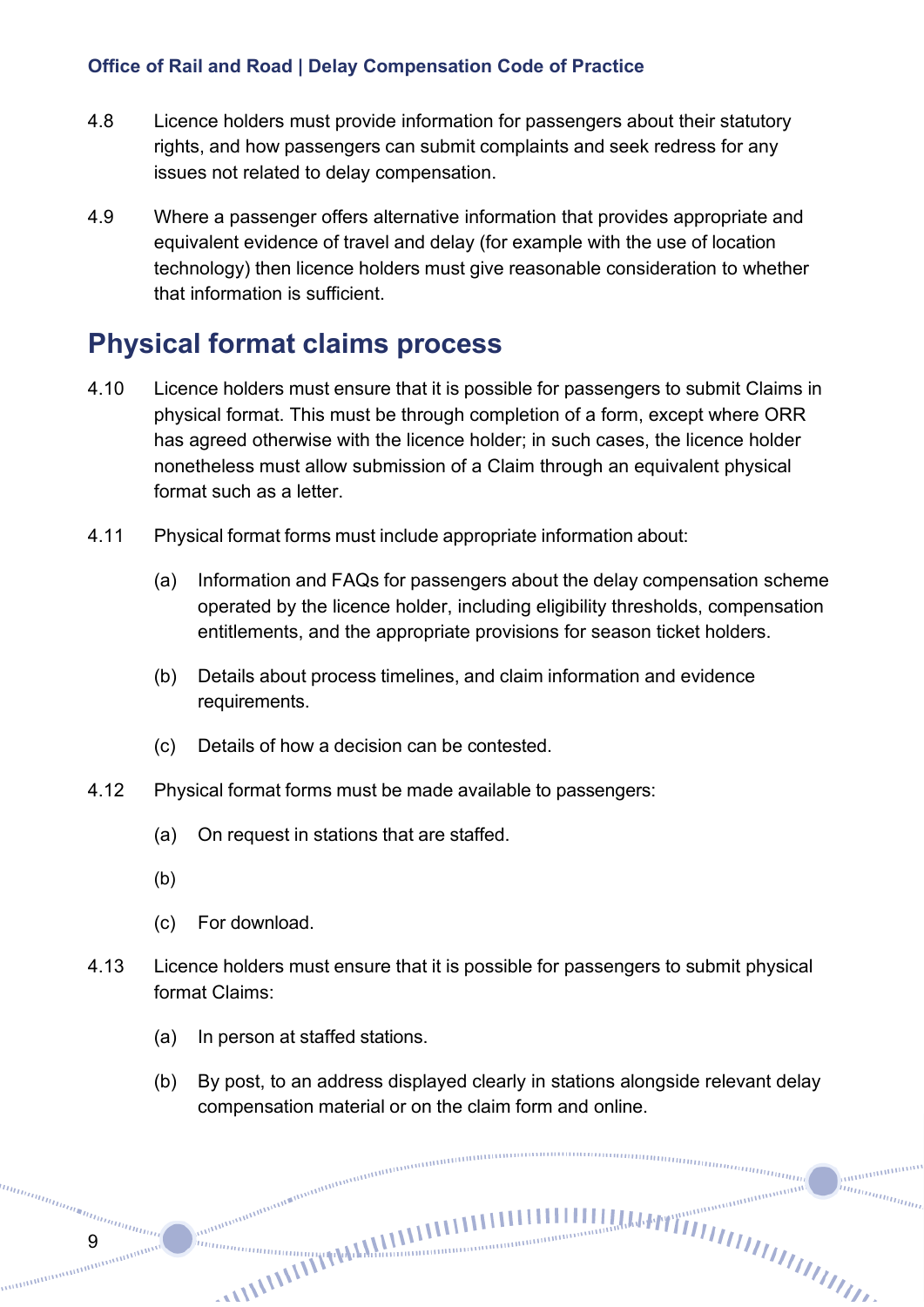#### <span id="page-9-0"></span>**Online process**

- 4.14 Licence holders must provide an online process for the submission of Claims, to include the following characteristics:
	- (a) A clear link to the claims process from the homepage of the licence holder's website.
	- (b) Information and FAQs for passengers about the delay compensation scheme operated by the licence holder, including eligibility thresholds, compensation entitlements, and the appropriate provisions for season ticket holders.
	- (c) Details about process timelines, and claim information and evidence requirements.
	- (d) Details of how a decision can be contested.
	- (e) Where the licence holder's website allows passengers to create a login account for the purpose of purchasing tickets, there must also be the capability to save delay compensation claim details in a similar manner. This must include a facility for season-ticket holders to store the details of their season ticket.
- 4.15 Where licence holders operate a smartphone app for passenger ticket purchases and timetable information, this app should include either a link to the online process, or an equivalent in-app capability to submit claims.

#### <span id="page-9-1"></span>**Accessible claim format**

4.16 Licence holders must make appropriate and proportionate provision for passengers who are unable to access or use physical or online claim formats, or require claim forms to be provided in another format. This must include appropriate assistance in staffed stations or by phone.

#### <span id="page-9-2"></span>**Payment methods**

annonomo

4.17 Licence holders have obligations under the NRCoT, as well as other consumer law, in relation to making compensation payments, Licence holders are expected to act in accordance with those obligations, notwithstanding any requirements of this CoP.

nanaanaanaa

annumum hum<sub>mmn</sub>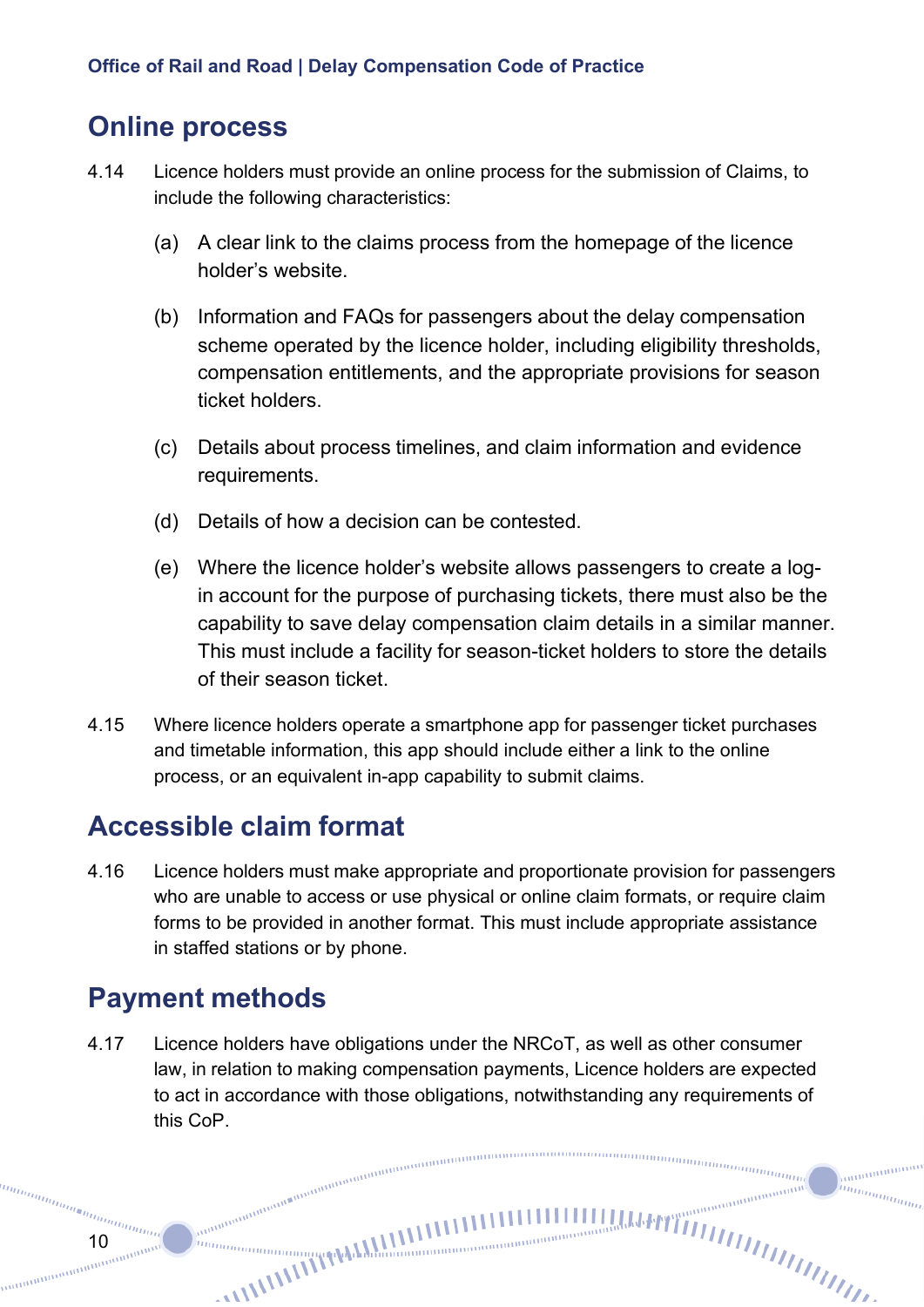### <span id="page-10-0"></span>**5. Continual Improvement**

11

annan

Purpose: to encourage licence holders to continue seeking to improve and innovate in how they provide delay compensation.

- 5.1 ORR expects licence holders, individually and collectively, to continue seeking to improve the service that they provide to respond with innovation to the opportunities and challenges presented by technology and passenger expectations.
- 5.2 As part of their regular reporting to ORR (see paragraph 6.5 below), licence holders must provide an annual update of steps that they have taken to improve passenger awareness of delay compensation, and improvements that they have made to the claims process.
- 5.3 A summary of progress in this area may be published by ORR as appropriate.

nummunum

muni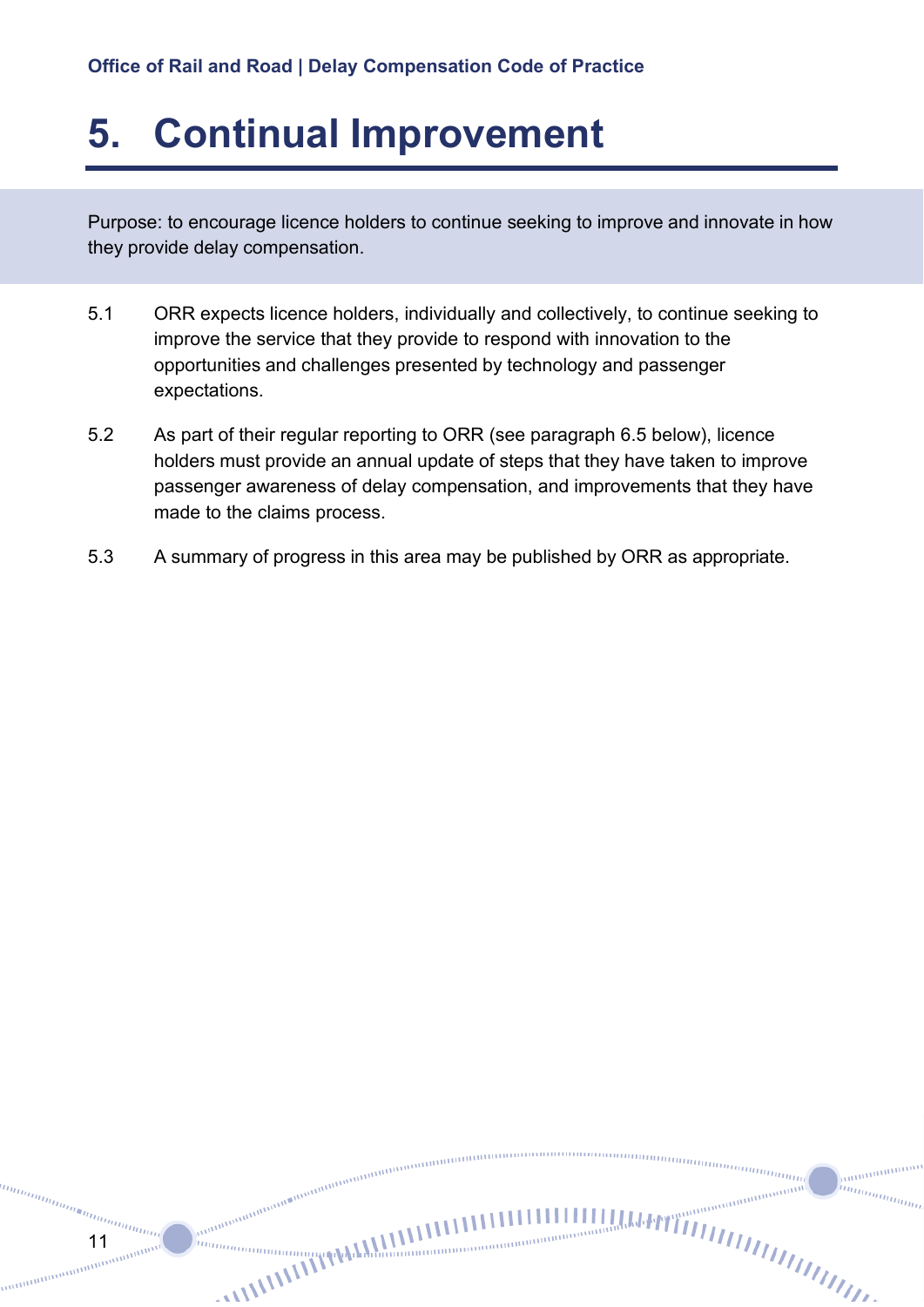## <span id="page-11-0"></span>**6. Reporting**

Purpose: to improve passenger awareness of delay compensation, and to monitor performance.

#### <span id="page-11-1"></span>**Reporting for passengers**

- 6.1 Licence holders must keep passengers informed of their performance on delay compensation. To this end, licence holders must publish information on key metrics including:
	- (a) Volume of delay compensation Claims received, and approved.
	- (b) Value of total delay compensation paid.
	- (c) Average time for Claims to be processed.
- 6.2 Licence holders may wish to publish additional information to provide context, such as punctuality data.
- 6.3 Such information must be updated every 3 months, with data shown for performance over the previous year, and displayed prominently online alongside other delay compensation information required by the CoP.

### <span id="page-11-2"></span>**Reporting to ORR**

annonomo

- 6.4 ORR will, from time to time, survey Passengers about aspects of their experience with delay compensation, including awareness and ease of process.
- 6.5 Licence holders must provide to ORR an annual summary of steps taken to improve passenger awareness of delay compensation, and the claim process.
- 6.6 Licence holders must collect and provide ORR with further relevant performance data set out in ORR core data monitoring guidance. Further detail on the format and frequency of data for submission is provided in the [core data guidance.](https://www.orr.gov.uk/sites/default/files/om/reference-guide-orr-core-data-compliance-monitoring.pdf)

nummunum